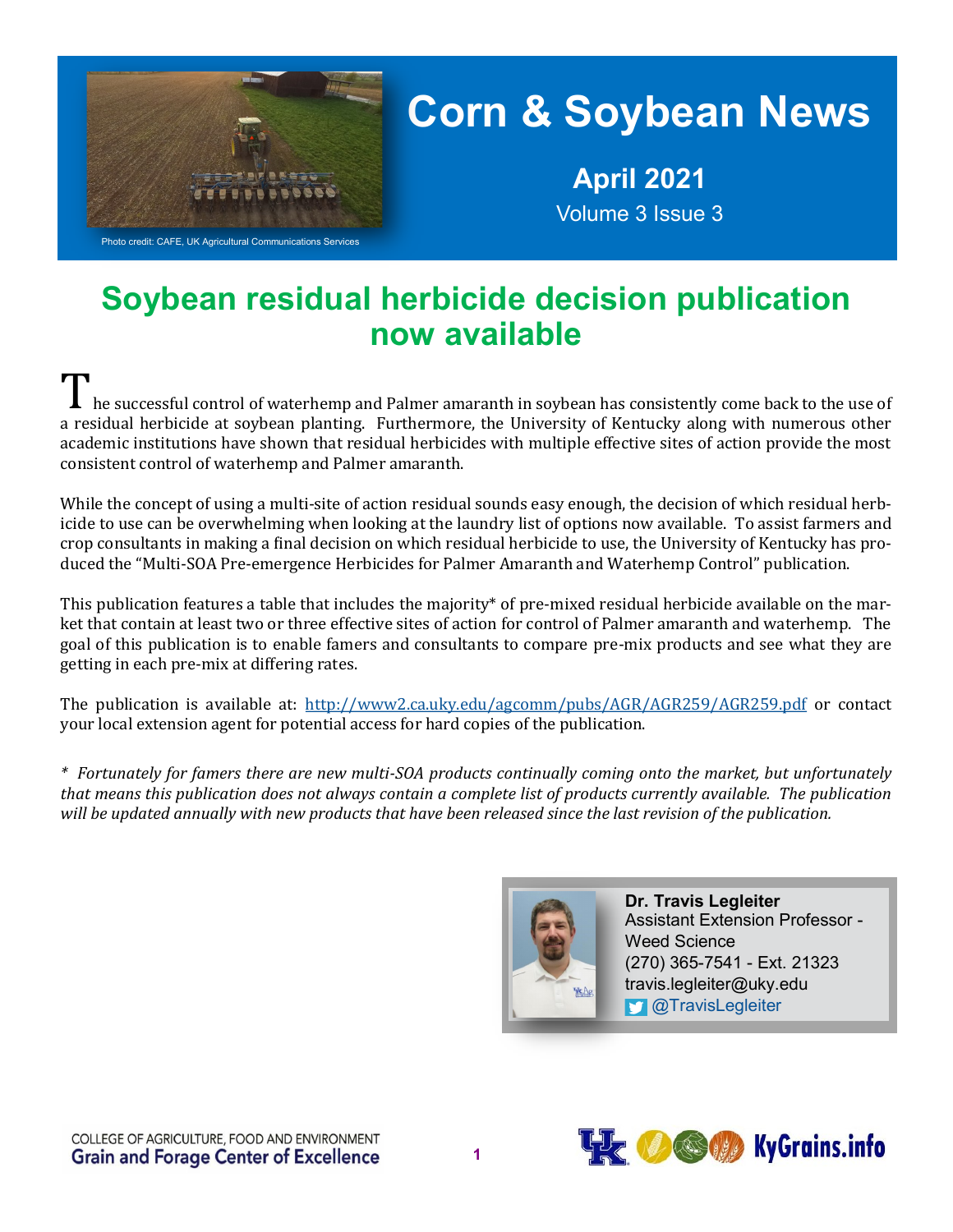### **Introducing the "Weekly Weed Watch"**

orn, soybean, and wheat farmers face a number of uncertainties every growing season, but the one constant is that weeds will exist in their fields. A new YouTube video series called the "Weekly Weed Watch" was launched in March of 2021. The series releases one video a week highlighting a weed species that is of relevance for corn, soybean, and wheat famers for that time of the growing season.



**Weekly Weed Watch: Cressleaf Groundsel** 

The video series has featured weeds such as annual ryegrass, marestail, henbit, purple deadnettle, wild garlic, and cressleaf groundsel so far. Current plans are to release one video per week through June.



**Dr. Travis Legleiter** Assistant Extension Professor - Weed Science (270) 365-7541 - Ext. 21323 travis.legleiter@uky.edu **M** [@TravisLegleiter](https://twitter.com/TravisLegleiter)

## **KATS schedules Crop Scouting Clinic May 20**

I he Kentucky Agriculture Training School (KATS) is holding a Crop Scouting Clinic on May 20, 2021. The training is expected to be in-person, with all Covid-19 regulations and guidelines to be followed.

Sign-in begins at 8:30 a.m. with the workshop taking place from 9 a.m. - 4 p.m. Lunch will be provided.

Topics include scouting for corn and soybean diseases; weed identification; scouting for insect pests of corn and soybean; and soil nutrients.

Registration is required at the cost of \$105 by visiting [kat](katscropscoutingclinic2021.eventbrite.com)[scropscoutingclinic2021.eventbrite.com.](katscropscoutingclinic2021.eventbrite.com) The registration window will be open from 8 a.m. on April 19 to 11:59 p.m. on May 18. This training is ideal for agriculture interns, new and experienced producers, as well as a refresher course for others. Visit <KATS.ca.uky.edu> for information and the registration link. For more information, contact Lori Rogers, Kats Coordinator, at lori.rogers@uky.edu**.**



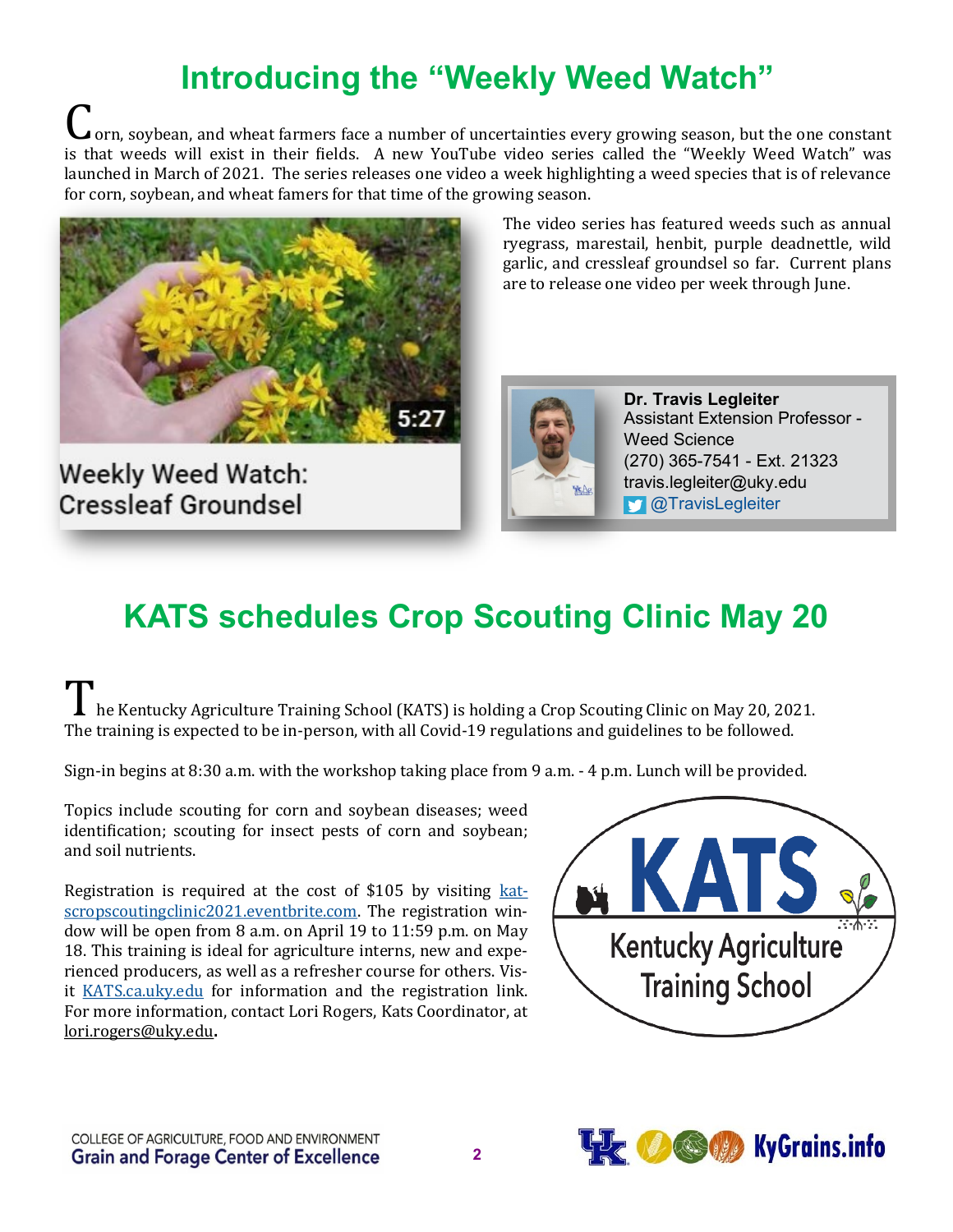**Useful Resources**







http://wheatscience.ca.uky.edu/home

# [Crops Marketing and](http://agecon.ca.uky.edu/crop-updates) [Management Update](http://agecon.ca.uky.edu/crop-updates)







### College of Agriculture, Food and Environment **Grain and Forage Center of Excellence**

COLLEGE OF AGRICULTURE, FOOD AND ENVIRONMENT **Grain and Forage Center of Excellence**